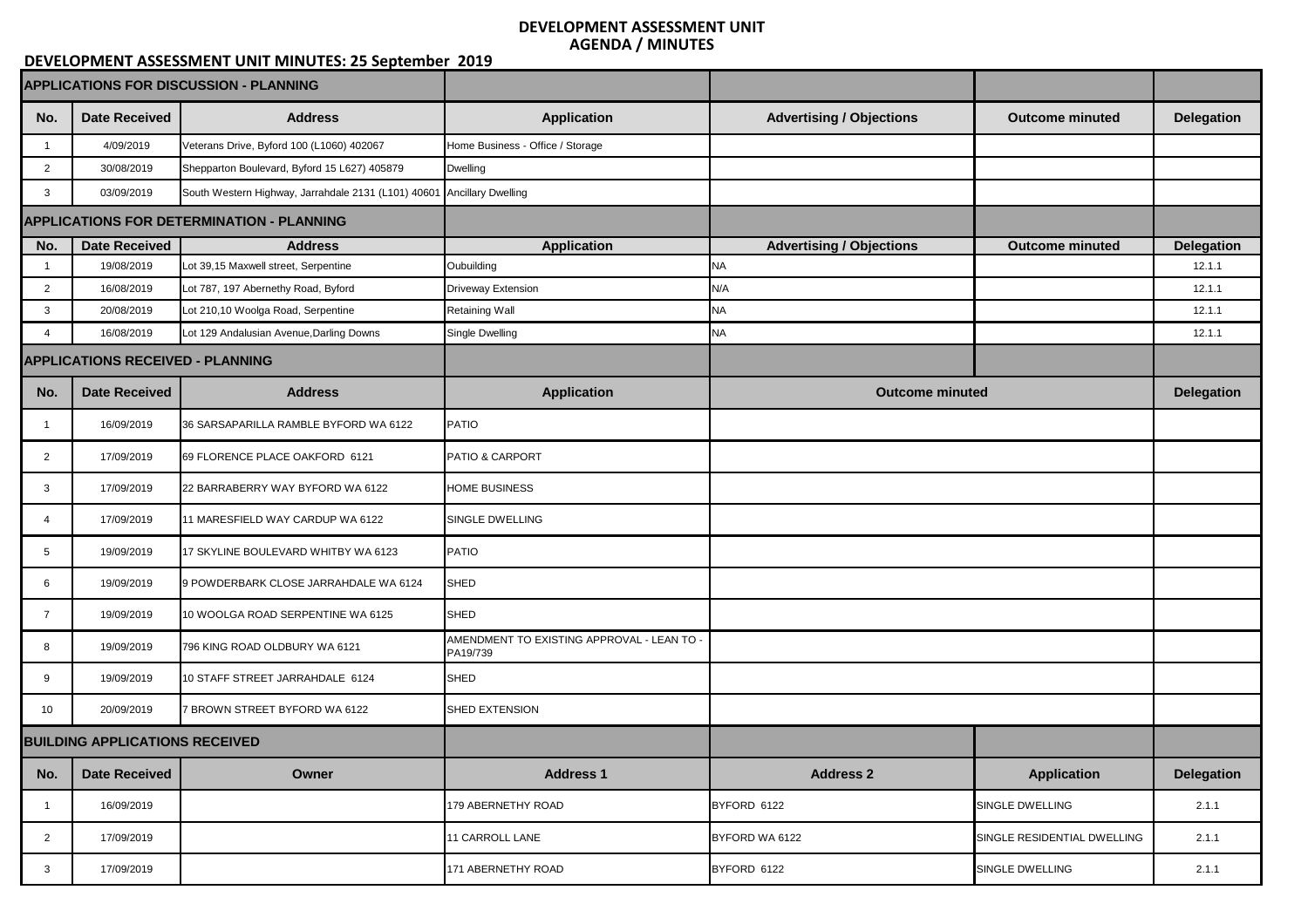|                                       | 17/09/2019           |                  | 39 SKYLINE BOULEVARD                 | WHITBY WA 6123                                                                                                                                          | <b>SWIMMING POOL</b>                                | 2.1.1               |
|---------------------------------------|----------------------|------------------|--------------------------------------|---------------------------------------------------------------------------------------------------------------------------------------------------------|-----------------------------------------------------|---------------------|
| 5                                     | 17/09/2019           |                  | 10 DAGOSTINO ROAD                    | BYFORD 6122                                                                                                                                             | <b>SHED</b>                                         | 2.1.1               |
| 6                                     | 18/09/2019           |                  | <b>8 KEIRNAN STREET</b>              | WHITBY WA 6123                                                                                                                                          | <b>DWELLING EXTENSION</b>                           | 2.1.1               |
|                                       | 18/09/2019           |                  | 22 LIPIZZANER ROAD                   | BYFORD WA 6122                                                                                                                                          | <b>DWELLING</b>                                     | 2.1.1               |
| 8                                     | 18/09/2019           |                  | 69 FLORENCE PLACE                    | OAKFORD 6121                                                                                                                                            | <b>PATIO &amp; CARPORT</b>                          | 2.1.1               |
| 9                                     | 19/09/2019           |                  | 114 CRADDON ROAD                     | OAKFORD 6121                                                                                                                                            | UNAUTHORISED PATIO                                  | 2.1.3               |
| 10 <sup>°</sup>                       | 19/09/2019           |                  | 801 SOUTH WESTERN HIGHWAY            | BYFORD 6122                                                                                                                                             | <b>AWNINGS</b>                                      | 2.1.1               |
| 11                                    | 19/09/2019           |                  | <b>26 HAFLINGER WAY</b>              | BYFORD 6122                                                                                                                                             | <b>DWELLING</b>                                     | 2.1.1               |
| 12                                    | 19/09/2019           |                  | <b>56 MARSH COURT</b>                | JARRAHDALE 6124                                                                                                                                         | <b>DWELLING ROOF REPLACEMENT</b>                    | 2.1.1               |
| 13                                    | 19/09/2019           |                  | <b>29 MERCURY TERRACE</b>            | BYFORD WA 6122                                                                                                                                          | PATIO                                               | 2.1.1               |
| <b>BUILDING PERMIT DETERMINATIONS</b> |                      |                  |                                      |                                                                                                                                                         |                                                     |                     |
| No.                                   | <b>Date Approved</b> | <b>Applicant</b> | <b>Address</b>                       | Proposal                                                                                                                                                | <b>Recommended minuted</b>                          | <b>Delegation</b>   |
|                                       | 16/09/2019           |                  | 28 MARESFIELD WAY CARDUP 6122        | <b>PATIOS</b>                                                                                                                                           | APPROVED UNDER DELEGATED<br><b>AUTHORITY</b>        | 2.1.1               |
|                                       | 16/09/2019           |                  | 39 SKYLINE BOULEVARD WHITBY WA 6123  | <b>POOL FENCE</b>                                                                                                                                       | <b>APPROVED UNDER DELEGATED</b><br><b>AUTHORITY</b> | 2.1.1               |
| 3                                     | 17/09/2019           |                  | 3 MARGINATA PARADE JARRAHDALE 6124   | <b>EXTENSION TO EXISTING SHED</b>                                                                                                                       | APPROVED UNDER DELEGATED<br><b>AUTHORITY</b>        | 2.1.1               |
|                                       | 17/09/2019           |                  | 21 CASTERTON ROAD BYFORD WA 6122     | AMENDMENT TO BA19/363                                                                                                                                   | APPROVED UNDER DELEGATED<br><b>AUTHORITY</b>        | 2.1.1               |
| 5                                     | 17/09/2019           |                  | 20 COOPERAGE STREET BYFORD 6122      | SINGLE STOREY RESIDENTIAL DWELLING                                                                                                                      | APPROVED UNDER DELEGATED<br><b>AUTHORITY</b>        | 2.1.1               |
| 6                                     | 18/09/2019           |                  | 11 BRAFORD WAY BYFORD WA 6122        | SINGLE STOREY RESIDENTIAL DWELLING                                                                                                                      | APPROVED UNDER DELEGATED<br><b>AUTHORITY</b>        | 2.1.1               |
|                                       | 18/09/2019           |                  | 5 BEVIS COURT BYFORD WA 6122         | UNAUTHORISED SWIMMING POOL                                                                                                                              | APPROVED UNDER DELEGATED<br><b>AUTHORITY</b>        | 2.1.3               |
| 8                                     | 19/09/2019           |                  | 1526 THOMAS ROAD OAKFORD WA 6121     | <b>COMMERCIAL APPLICATION - DRIVE THROUGH</b><br>LIQUOR STORE STAGE 1 - EARTHWORKS AND<br>BASE BUILD CONSTRUCTION OF CONCRETE<br><b>PANEL STRUCTURE</b> | APPROVED UNDER DELEGATED<br><b>AUTHORITY</b>        | 2.1.1               |
| 9                                     | 19/09/2019           |                  | 154 BLAIR ROAD OAKFORD 6121          | SINGLE STOREY EXTENSION                                                                                                                                 | APPROVED UNDER DELEGATED<br><b>AUTHORITY</b>        | 2.1.1               |
| 10 <sup>°</sup>                       | 20/09/2019           |                  | 126 BOURNBROOK AVENUE CARDUP WA 6122 | SINGLE STOREY RESIDENTIAL DWELLING                                                                                                                      | APPROVED UNDER DELEGATED<br><b>AUTHORITY</b>        | 2.1.1               |
| 11                                    | 20/09/2019           |                  | 38 COLESBROOK DRIVE BYFORD WA 6122   | <b>PATIO</b>                                                                                                                                            | APPROVED UNDER DELEGATED<br><b>AUTHORITY</b>        | 2.1.1               |
| 12                                    | 20/09/2019           |                  | 19 CARROLL LANE BYFORD WA 6122       | SINGLE STOREY RESIDENTIAL DWELLING                                                                                                                      | APPROVED UNDER DELEGATED<br><b>AUTHORITY</b>        | 2.1.1               |
| 13                                    | 20/09/2019           |                  | 24 SAWMILL ROAD WHITBY WA 6123       | <b>SINGLE DWELLING</b>                                                                                                                                  | APPROVED UNDER DELEGATED<br><b>AUTHORITY</b>        | 2.1.1               |
| <b>HEALTH SERVICE RECEIVED</b>        |                      |                  |                                      |                                                                                                                                                         |                                                     |                     |
| No.                                   | <b>Date Received</b> | <b>Address</b>   | <b>Proposal</b>                      | <b>Recommended minuted</b>                                                                                                                              | <b>Delegation</b>                                   | <b>BP/DA Number</b> |